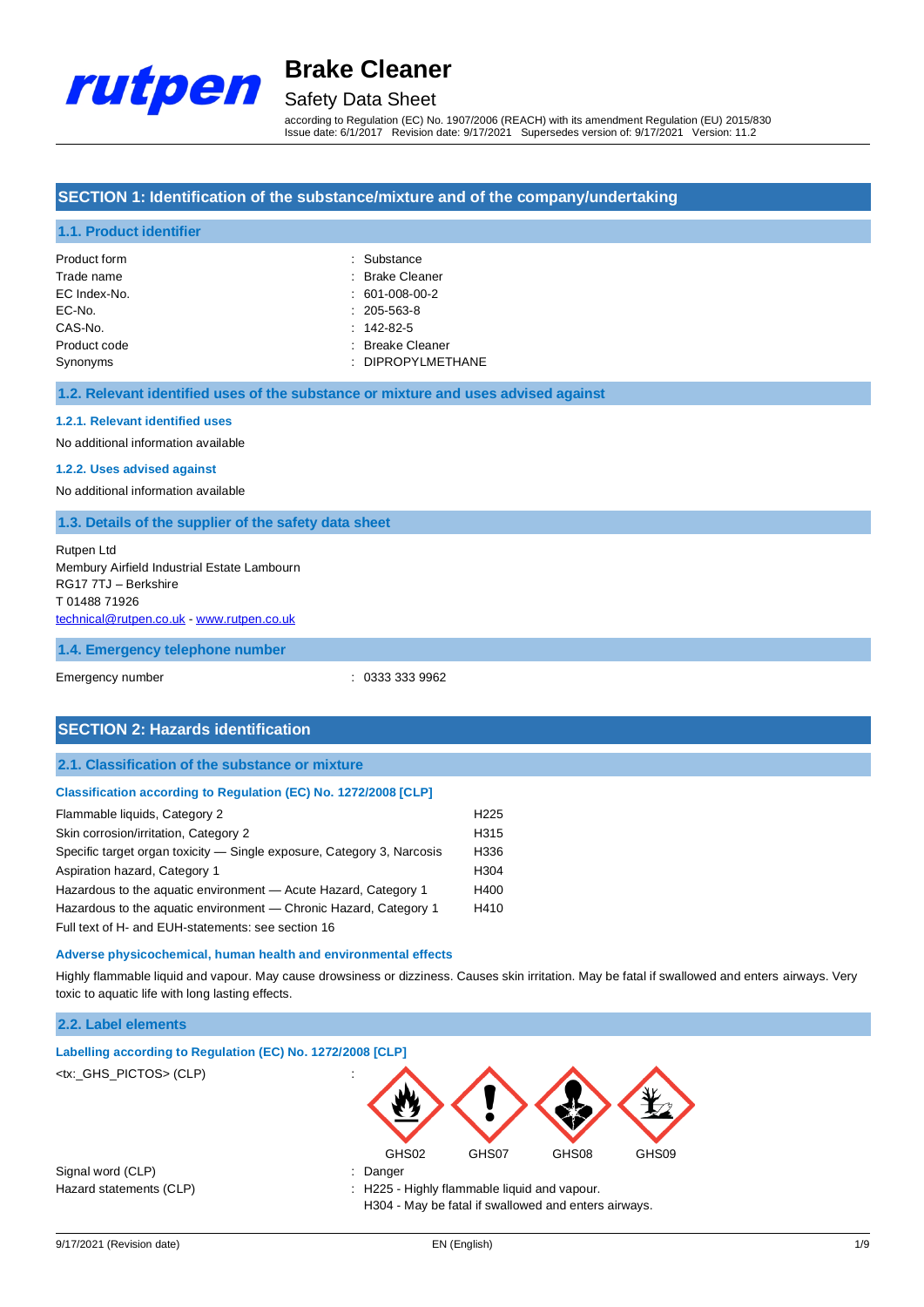## Safety Data Sheet

according to Regulation (EC) No. 1907/2006 (REACH) with its amendment Regulation (EU) 2015/830

|                                | H315 - Causes skin irritation.<br>H336 - May cause drowsiness or dizziness.<br>H410 - Very toxic to aquatic life with long lasting effects.                 |
|--------------------------------|-------------------------------------------------------------------------------------------------------------------------------------------------------------|
| Precautionary statements (CLP) | : P210 - Keep away from heat, hot surfaces, sparks, open flames and other ignition sources.<br>No smoking.                                                  |
|                                | P261 - Avoid breathing dust/fume/gas/mist/vapours/spray.                                                                                                    |
|                                | P264 - Wash hands, forearms and face thoroughly after handling.<br>P280 - Wear protective gloves/protective clothing/eye protection/face protection/hearing |
|                                | protection.                                                                                                                                                 |
|                                | P301+P310+P331 - IF SWALLOWED: Immediately call a POISON CENTER or doctor. Do                                                                               |
|                                | NOT induce vomiting.                                                                                                                                        |
|                                | P391 - Collect spillage.                                                                                                                                    |

## **2.3. Other hazards**

#### No additional information available

## **SECTION 3: Composition/information on ingredients**

## **3.1. Substances**

| <b>Name</b>    | <b>Product identifier</b>                                            | $\frac{9}{6}$ | <b>Classification according to</b><br>Regulation (EC) No. 1272/2008<br><b>ICLPI</b>                                                   |
|----------------|----------------------------------------------------------------------|---------------|---------------------------------------------------------------------------------------------------------------------------------------|
| <b>HEPTANE</b> | CAS-No.: 142-82-5<br>EC-No.: 205-563-8<br>EC Index-No.: 601-008-00-2 | 100           | Flam. Lig. 2, H225<br>Skin Irrit. 2, H315<br>STOT SE 3, H336<br>Asp. Tox. 1, H304<br>Aquatic Acute 1, H400<br>Aquatic Chronic 1, H410 |

## Full text of H- and EUH-statements: see section 16

## **3.2. Mixtures**

Not applicable

## **SECTION 4: First aid measures**

## **4.1. Description of first aid measures**

| First-aid measures general                                                 | : Call a physician immediately.                                                                                                                         |
|----------------------------------------------------------------------------|---------------------------------------------------------------------------------------------------------------------------------------------------------|
| First-aid measures after inhalation                                        | : Remove person to fresh air and keep comfortable for breathing.                                                                                        |
| First-aid measures after skin contact                                      | : Rinse skin with water/shower. Take off immediately all contaminated clothing. If skin                                                                 |
| First-aid measures after eye contact<br>First-aid measures after ingestion | irritation occurs: Get medical advice/attention.<br>: Rinse eyes with water as a precaution.<br>: Do not induce vomiting. Call a physician immediately. |
| 4.2. Most important symptoms and effects, both acute and delayed           |                                                                                                                                                         |
| Symptoms/effects                                                           | : May cause drowsiness or dizziness.                                                                                                                    |
| Symptoms/effects after skin contact                                        | $:$ Irritation.                                                                                                                                         |
| Symptoms/effects after ingestion                                           | : Risk of lung oedema.                                                                                                                                  |

**4.3. Indication of any immediate medical attention and special treatment needed**

Treat symptomatically.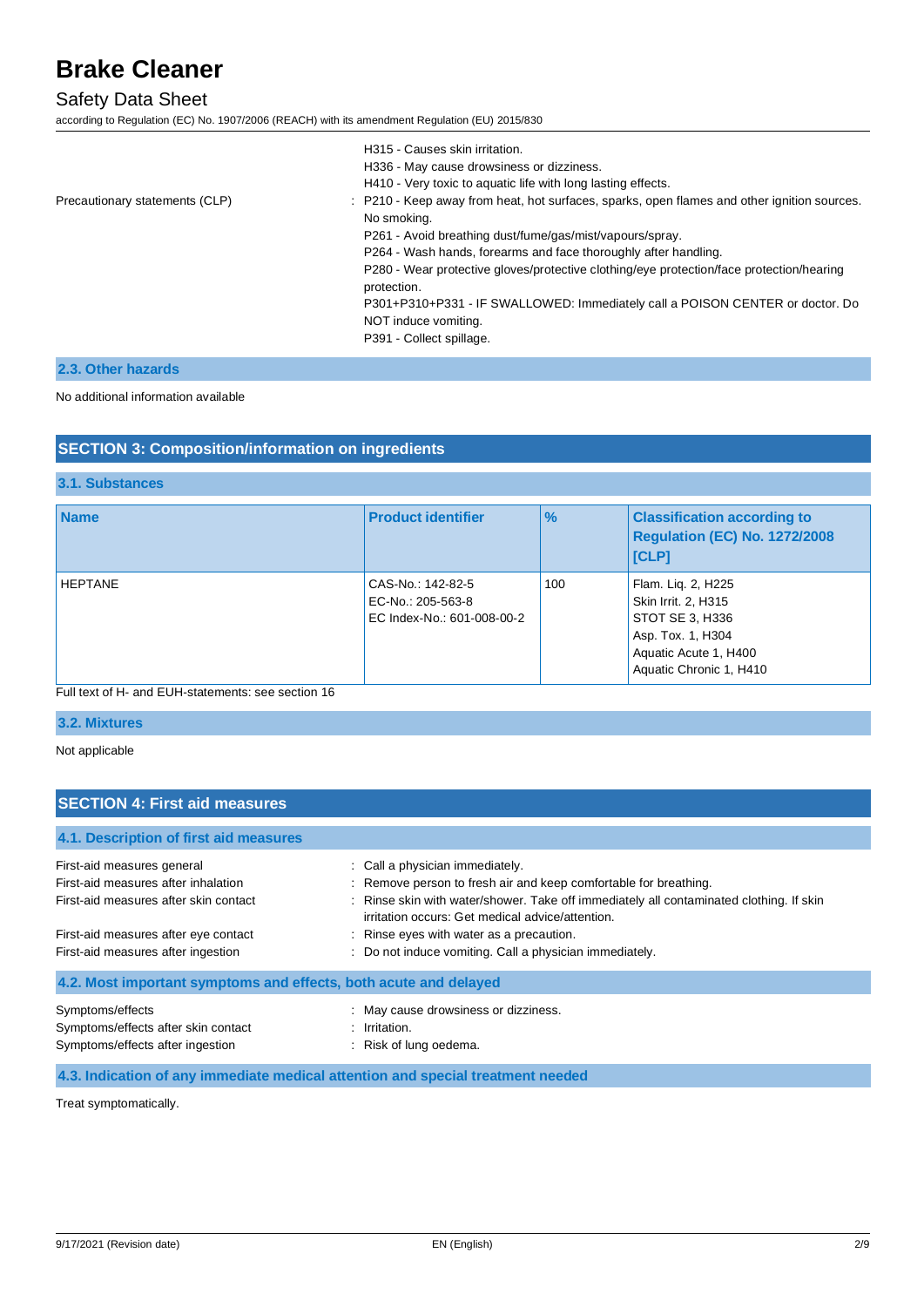## Safety Data Sheet

according to Regulation (EC) No. 1907/2006 (REACH) with its amendment Regulation (EU) 2015/830

| <b>SECTION 5: Firefighting measures</b>                         |                                                                                                                                             |
|-----------------------------------------------------------------|---------------------------------------------------------------------------------------------------------------------------------------------|
| 5.1. Extinguishing media                                        |                                                                                                                                             |
| Suitable extinguishing media                                    | : Water spray. Dry powder. Foam. Carbon dioxide.                                                                                            |
| 5.2. Special hazards arising from the substance or mixture      |                                                                                                                                             |
| Fire hazard<br>Hazardous decomposition products in case of fire | : Highly flammable liquid and vapour.<br>: Toxic fumes may be released.                                                                     |
| 5.3. Advice for firefighters                                    |                                                                                                                                             |
| Protection during firefighting                                  | : Do not attempt to take action without suitable protective equipment. Self-contained<br>breathing apparatus. Complete protective clothing. |

| <b>SECTION 6: Accidental release measures</b>                            |                                                                                                                                                                |  |  |  |
|--------------------------------------------------------------------------|----------------------------------------------------------------------------------------------------------------------------------------------------------------|--|--|--|
| 6.1. Personal precautions, protective equipment and emergency procedures |                                                                                                                                                                |  |  |  |
| 6.1.1. For non-emergency personnel                                       |                                                                                                                                                                |  |  |  |
| Emergency procedures                                                     | : Ventilate spillage area. No open flames, no sparks, and no smoking. Avoid breathing<br>dust/fume/gas/mist/vapours/spray. Avoid contact with skin and eyes.   |  |  |  |
| 6.1.2. For emergency responders                                          |                                                                                                                                                                |  |  |  |
| Protective equipment                                                     | : Do not attempt to take action without suitable protective equipment. For further information<br>refer to section 8: "Exposure controls/personal protection". |  |  |  |
| <b>6.2. Environmental precautions</b>                                    |                                                                                                                                                                |  |  |  |
| Avoid release to the environment.                                        |                                                                                                                                                                |  |  |  |
| 6.3. Methods and material for containment and cleaning up                |                                                                                                                                                                |  |  |  |
| For containment<br>Methods for cleaning up                               | Collect spillage.<br>: Take up liquid spill into absorbent material. Notify authorities if product enters sewers or                                            |  |  |  |

public waters.

Other information **intervals in the contract of materials** or solid residues at an authorized site.

**6.4. Reference to other sections**

For further information refer to section 13.

| <b>SECTION 7: Handling and storage</b>                            |                                                                                                                                                                                                                                                                                                                                                                                                                                                                                                                                                                                                                                                                |  |  |  |
|-------------------------------------------------------------------|----------------------------------------------------------------------------------------------------------------------------------------------------------------------------------------------------------------------------------------------------------------------------------------------------------------------------------------------------------------------------------------------------------------------------------------------------------------------------------------------------------------------------------------------------------------------------------------------------------------------------------------------------------------|--|--|--|
| 7.1. Precautions for safe handling                                |                                                                                                                                                                                                                                                                                                                                                                                                                                                                                                                                                                                                                                                                |  |  |  |
| Precautions for safe handling<br>Hygiene measures                 | : Keep away from heat, hot surfaces, sparks, open flames and other ignition sources. No<br>smoking. Ground/bond container and receiving equipment. Use only non-sparking tools.<br>Take precautionary measures against static discharge. Flammable vapours may<br>accumulate in the container. Use explosion-proof equipment. Wear personal protective<br>equipment. Use only outdoors or in a well-ventilated area. Avoid breathing<br>dust/fume/gas/mist/vapours/spray. Avoid contact with skin and eyes.<br>: Wash contaminated clothing before reuse. Do not eat, drink or smoke when using this<br>product. Always wash hands after handling the product. |  |  |  |
| 7.2. Conditions for safe storage, including any incompatibilities |                                                                                                                                                                                                                                                                                                                                                                                                                                                                                                                                                                                                                                                                |  |  |  |
| Technical measures<br>Storage conditions                          | : Ground/bond container and receiving equipment.<br>Store in a well-ventilated place. Keep cool. Keep container tightly closed. Store locked up.                                                                                                                                                                                                                                                                                                                                                                                                                                                                                                               |  |  |  |
| 7.3. Specific end use(s)                                          |                                                                                                                                                                                                                                                                                                                                                                                                                                                                                                                                                                                                                                                                |  |  |  |

No additional information available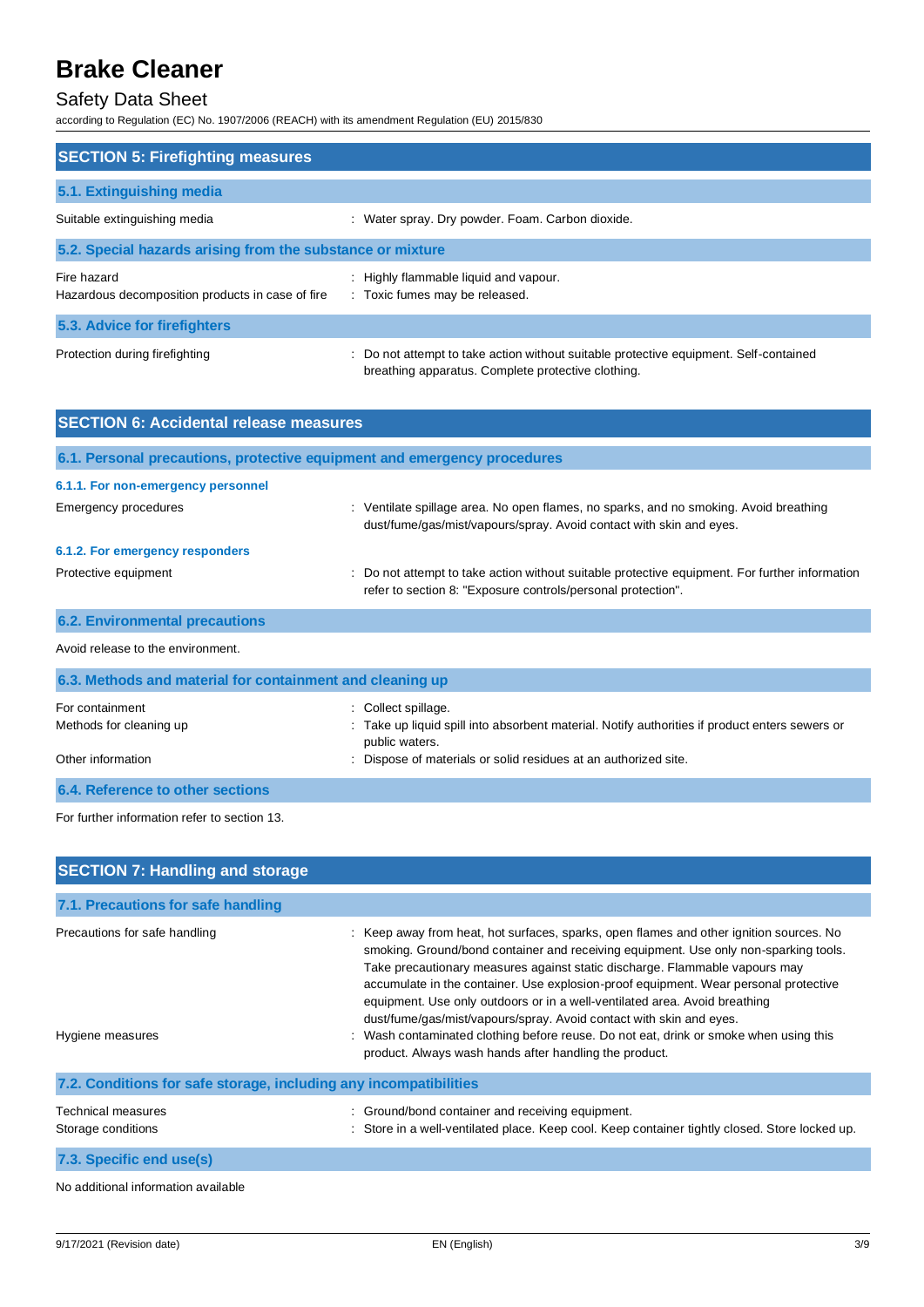## Safety Data Sheet

according to Regulation (EC) No. 1907/2006 (REACH) with its amendment Regulation (EU) 2015/830

### **SECTION 8: Exposure controls/personal protection**

#### **8.1. Control parameters**

#### **8.1.1 National occupational exposure and biological limit values**

No additional information available

**8.1.2. Recommended monitoring procedures**

No additional information available

### **8.1.3. Air contaminants formed**

No additional information available

#### **8.1.4. DNEL and PNEC**

No additional information available

#### **8.1.5. Control banding**

No additional information available

**8.2. Exposure controls**

#### **8.2.1. Appropriate engineering controls**

#### **Appropriate engineering controls:**

Ensure good ventilation of the work station.

#### **8.2.2. Personal protection equipment**

## **Personal protective equipment symbol(s):**



#### **8.2.2.1. Eye and face protection**

**Eye protection:** Safety glasses

#### **8.2.2.2. Skin protection**

**Skin and body protection:** Wear suitable protective clothing

**Hand protection:** Protective gloves

#### **8.2.2.3. Respiratory protection**

### **Respiratory protection:**

In case of insufficient ventilation, wear suitable respiratory equipment

#### **8.2.2.4. Thermal hazards**

No additional information available

#### **8.2.3. Environmental exposure controls**

#### **Environmental exposure controls:**

Avoid release to the environment.

| <b>SECTION 9: Physical and chemical properties</b> |                                                            |  |  |
|----------------------------------------------------|------------------------------------------------------------|--|--|
|                                                    | 9.1. Information on basic physical and chemical properties |  |  |
| Physical state                                     | : Liguid                                                   |  |  |
| Colour                                             | : No data available                                        |  |  |
| Odour                                              | : No data available                                        |  |  |
| Odour threshold                                    | : No data available                                        |  |  |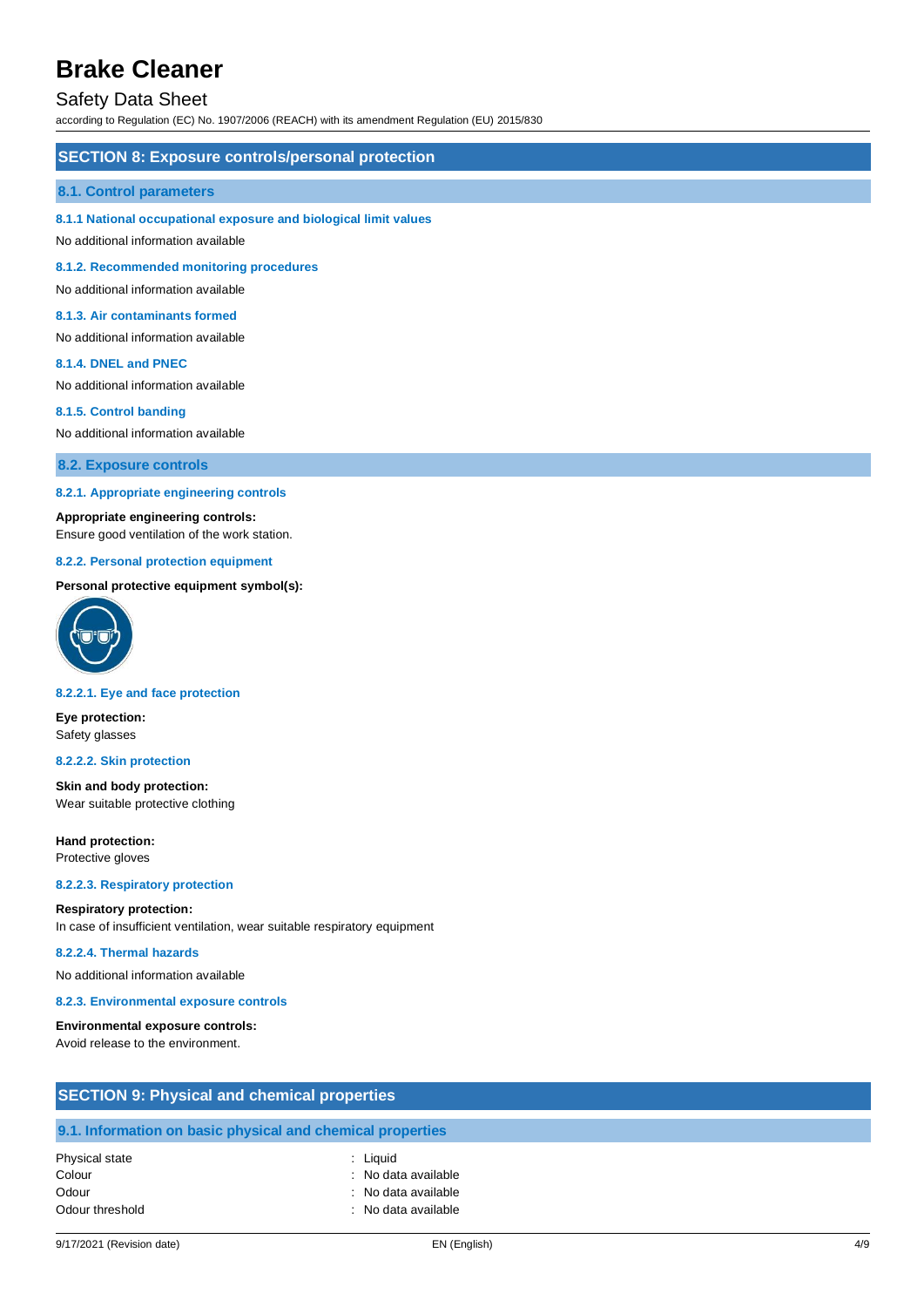## Safety Data Sheet

according to Regulation (EC) No. 1907/2006 (REACH) with its amendment Regulation (EU) 2015/830

| рH                                              | No data available |
|-------------------------------------------------|-------------------|
| Relative evaporation rate (butylacetate=1)      | No data available |
| Melting point                                   | Not applicable    |
| Freezing point                                  | No data available |
| Boiling point                                   | No data available |
| Flash point                                     | No data available |
| Auto-ignition temperature                       | No data available |
| Decomposition temperature                       | No data available |
| Flammability (solid, gas)                       | Not applicable    |
| Vapour pressure                                 | No data available |
| Relative vapour density at 20 °C                | No data available |
| Relative density                                | No data available |
| Solubility                                      | No data available |
| Partition coefficient n-octanol/water (Log Pow) | No data available |
| Viscosity, kinematic                            | No data available |
| Viscosity, dynamic                              | No data available |
| <b>Explosive properties</b>                     | No data available |
| Oxidising properties                            | No data available |
| Explosive limits                                | No data available |

## **9.2. Other information**

No additional information available

## **SECTION 10: Stability and reactivity**

## **10.1. Reactivity**

Highly flammable liquid and vapour.

**10.2. Chemical stability**

Stable under normal conditions.

**10.3. Possibility of hazardous reactions**

No dangerous reactions known under normal conditions of use.

**10.4. Conditions to avoid**

Avoid contact with hot surfaces. Heat. No flames, no sparks. Eliminate all sources of ignition.

**10.5. Incompatible materials**

No additional information available

**10.6. Hazardous decomposition products**

Under normal conditions of storage and use, hazardous decomposition products should not be produced.

## **SECTION 11: Toxicological information**

## **11.1 Information on toxicological effects**

| Acute toxicity (oral)             | : Not classified                     |
|-----------------------------------|--------------------------------------|
| Acute toxicity (dermal)           | : Not classified                     |
| Acute toxicity (inhalation)       | : Not classified                     |
| Skin corrosion/irritation         | : Causes skin irritation.            |
| Serious eye damage/irritation     | : Not classified                     |
| Respiratory or skin sensitisation | : Not classified                     |
| Germ cell mutagenicity            | : Not classified                     |
| Carcinogenicity                   | : Not classified                     |
| Reproductive toxicity             | : Not classified                     |
| STOT-single exposure              | : May cause drowsiness or dizziness. |
|                                   |                                      |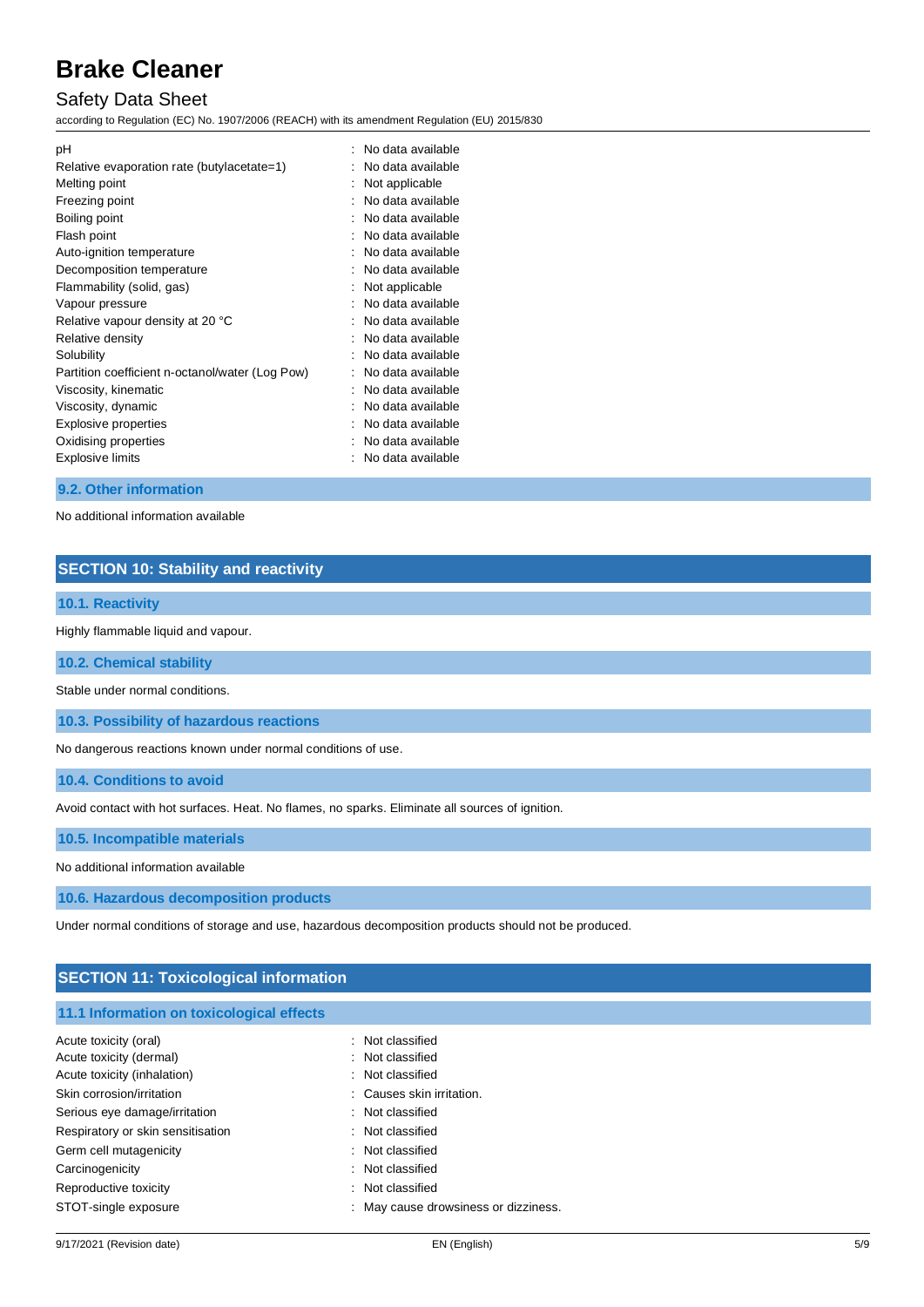## Safety Data Sheet

according to Regulation (EC) No. 1907/2006 (REACH) with its amendment Regulation (EU) 2015/830

| STOT-repeated exposure                                      | : Not classified                                        |
|-------------------------------------------------------------|---------------------------------------------------------|
| Aspiration hazard                                           | : May be fatal if swallowed and enters airways.         |
|                                                             |                                                         |
| <b>SECTION 12: Ecological information</b>                   |                                                         |
| 12.1. Toxicity                                              |                                                         |
| Ecology - general                                           | : Very toxic to aquatic life with long lasting effects. |
| Hazardous to the aquatic environment, short-term<br>(acute) | : Very toxic to aquatic life.                           |
| Hazardous to the aquatic environment, long-term             | : Very toxic to aquatic life with long lasting effects. |
| (chronic)<br>Not rapidly degradable                         |                                                         |
| 12.2. Persistence and degradability                         |                                                         |
| No additional information available                         |                                                         |
| 12.3. Bioaccumulative potential                             |                                                         |
| No additional information available                         |                                                         |
| 12.4. Mobility in soil                                      |                                                         |

No additional information available

**12.5. Results of PBT and vPvB assessment**

No additional information available

**12.6. Other adverse effects**

No additional information available

|--|

## **13.1. Waste treatment methods**

Waste treatment methods : Dispose of contents/container in accordance with licensed collector's sorting instructions.

Additional information **interest in the container** : Flammable vapours may accumulate in the container.

| <b>SECTION 14: Transport information</b>         |                |                |                |                |  |
|--------------------------------------------------|----------------|----------------|----------------|----------------|--|
| In accordance with ADR / IMDG / IATA / ADN / RID |                |                |                |                |  |
| <b>ADR</b>                                       | <b>IMDG</b>    | <b>IATA</b>    | <b>ADN</b>     | <b>RID</b>     |  |
| 14.1. UN number                                  |                |                |                |                |  |
| Not applicable                                   | Not applicable | Not applicable | Not applicable | Not applicable |  |
| 14.2. UN proper shipping name                    |                |                |                |                |  |
| Not applicable                                   | Not applicable | Not applicable | Not applicable | Not applicable |  |
| 14.3. Transport hazard class(es)                 |                |                |                |                |  |
| Not applicable                                   | Not applicable | Not applicable | Not applicable | Not applicable |  |
| 14.4. Packing group                              |                |                |                |                |  |
| Not applicable                                   | Not applicable | Not applicable | Not applicable | Not applicable |  |
| <b>14.5. Environmental hazards</b>               |                |                |                |                |  |
| Not applicable                                   | Not applicable | Not applicable | Not applicable | Not applicable |  |
| No supplementary information available           |                |                |                |                |  |
|                                                  |                |                |                |                |  |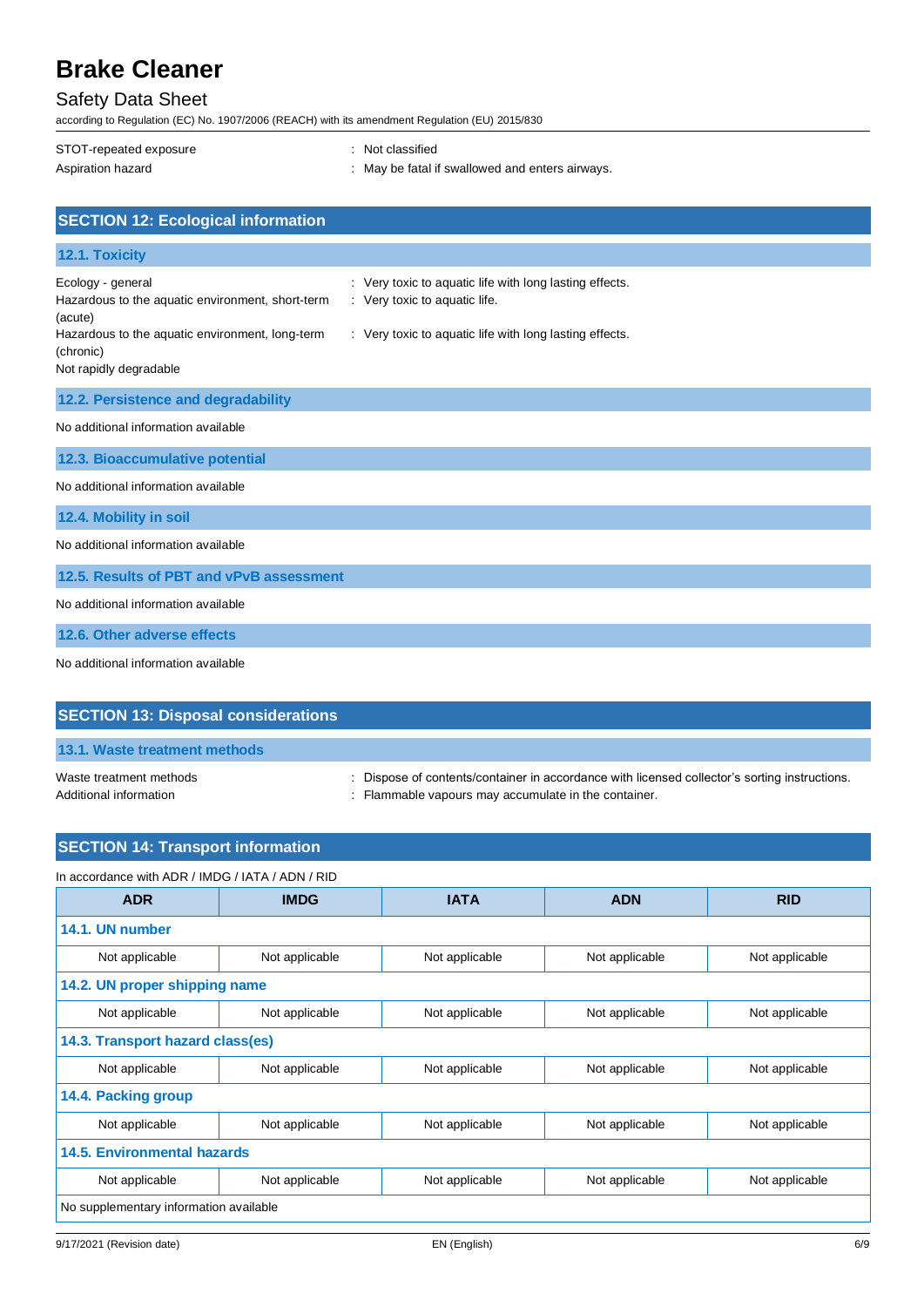## Safety Data Sheet

according to Regulation (EC) No. 1907/2006 (REACH) with its amendment Regulation (EU) 2015/830

**14.6. Special precautions for user**

#### **Overland transport** Not applicable

**Transport by sea** Not applicable

## **Air transport**

Not applicable

## **Inland waterway transport**

Not applicable

## **Rail transport**

Not applicable

## **14.7. Transport in bulk according to Annex II of Marpol and the IBC Code**

Not applicable

## **SECTION 15: Regulatory information**

#### **15.1. Safety, health and environmental regulations/legislation specific for the substance or mixture**

### **15.1.1. EU-Regulations**

No REACH Annex XVII restrictions

Brake Cleaner is not on the REACH Candidate List

Brake Cleaner is not on the REACH Annex XIV List

Brake Cleaner is not subject to Regulation (EU) No 649/2012 of the European Parliament and of the Council of 4 july 2012 concerning the export and import of hazardous chemicals.

Brake Cleaner is not subject to Regulation (EU) No 2019/1021 of the European Parliament and of the Council of 20 June 2019 on persistent organic pollutants

Contains no substance subject to Regulation (EU) 2019/1148 of the European Parliament and of the Council of 20 June 2019 on the marketing and use of explosives precursors.

#### **15.1.2. National regulations**

### **Germany**

| Water hazard class (WGK)                           |  | : WGK 2, Significantly hazardous to water (Classification according to AwSV; ID No. 120) |  |
|----------------------------------------------------|--|------------------------------------------------------------------------------------------|--|
| Hazardous Incident Ordinance (12. BImSchV)         |  | : Is not subject of the Hazardous Incident Ordinance (12. BImSchV)                       |  |
| <b>Netherlands</b>                                 |  |                                                                                          |  |
| SZW-lijst van kankerverwekkende stoffen            |  | : The substance is not listed                                                            |  |
| SZW-lijst van mutagene stoffen                     |  | : The substance is not listed                                                            |  |
| SZW-lijst van reprotoxische stoffen - Borstvoeding |  | : The substance is not listed                                                            |  |
| SZW-lijst van reprotoxische stoffen -              |  | : The substance is not listed                                                            |  |
| Vruchtbaarheid                                     |  |                                                                                          |  |
| SZW-lijst van reprotoxische stoffen – Ontwikkeling |  | : The substance is not listed                                                            |  |
| <b>Denmark</b>                                     |  |                                                                                          |  |
| Danish National Regulations                        |  | : Young people below the age of 18 years are not allowed to use the product              |  |
| <b>Switzerland</b>                                 |  |                                                                                          |  |
| Storage class (LK)                                 |  | : LK 3 - Flammable liquids                                                               |  |
|                                                    |  |                                                                                          |  |

## **15.2. Chemical safety assessment**

No chemical safety assessment has been carried out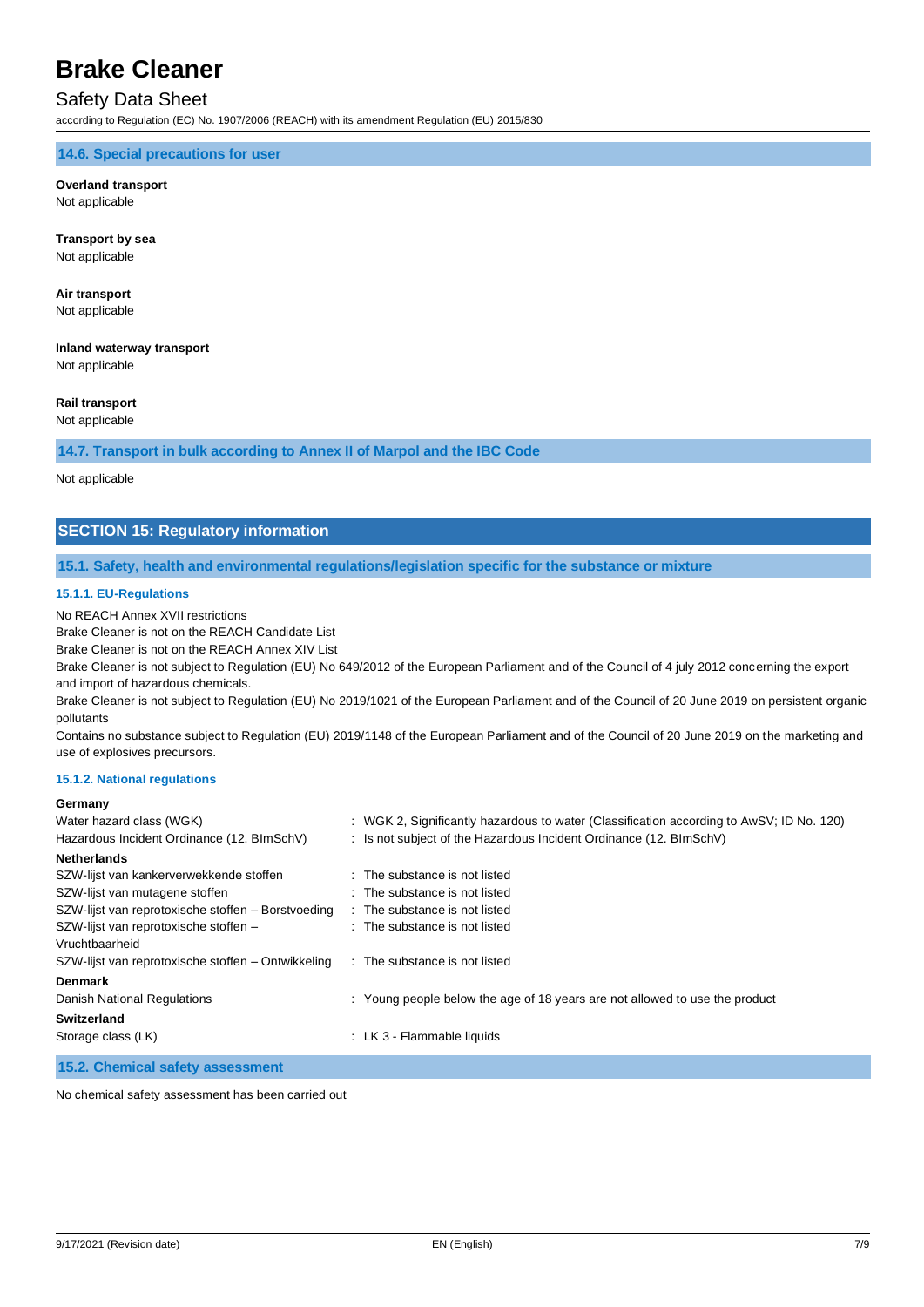## Safety Data Sheet

according to Regulation (EC) No. 1907/2006 (REACH) with its amendment Regulation (EU) 2015/830

| <b>SECTION 16: Other information</b> |                                                                                                 |  |  |  |
|--------------------------------------|-------------------------------------------------------------------------------------------------|--|--|--|
| <b>Abbreviations and acronyms:</b>   |                                                                                                 |  |  |  |
| ADN                                  | European Agreement concerning the International Carriage of Dangerous Goods by Inland Waterways |  |  |  |
| ADR                                  | European Agreement concerning the International Carriage of Dangerous Goods by Road             |  |  |  |
| ATE                                  | <b>Acute Toxicity Estimate</b>                                                                  |  |  |  |
| <b>BCF</b>                           | Bioconcentration factor                                                                         |  |  |  |
| <b>BLV</b>                           | Biological limit value                                                                          |  |  |  |
| <b>BOD</b>                           | Biochemical oxygen demand (BOD)                                                                 |  |  |  |
| COD                                  | Chemical oxygen demand (COD)                                                                    |  |  |  |
| <b>DMEL</b>                          | Derived Minimal Effect level                                                                    |  |  |  |
| <b>DNEL</b>                          | Derived-No Effect Level                                                                         |  |  |  |
| EC-No.                               | European Community number                                                                       |  |  |  |
| <b>EC50</b>                          | Median effective concentration                                                                  |  |  |  |
| EN                                   | European Standard                                                                               |  |  |  |
| <b>IARC</b>                          | International Agency for Research on Cancer                                                     |  |  |  |
| <b>IATA</b>                          | International Air Transport Association                                                         |  |  |  |
| <b>IMDG</b>                          | International Maritime Dangerous Goods                                                          |  |  |  |
| <b>LC50</b>                          | Median lethal concentration                                                                     |  |  |  |
| LD50                                 | Median lethal dose                                                                              |  |  |  |
| LOAEL                                | Lowest Observed Adverse Effect Level                                                            |  |  |  |
| <b>NOAEC</b>                         | No-Observed Adverse Effect Concentration                                                        |  |  |  |
| <b>NOAEL</b>                         | No-Observed Adverse Effect Level                                                                |  |  |  |
| <b>NOEC</b>                          | No-Observed Effect Concentration                                                                |  |  |  |
| OECD                                 | Organisation for Economic Co-operation and Development                                          |  |  |  |
| OEL                                  | Occupational Exposure Limit                                                                     |  |  |  |
| PBT                                  | Persistent Bioaccumulative Toxic                                                                |  |  |  |
| <b>PNEC</b>                          | Predicted No-Effect Concentration                                                               |  |  |  |
| <b>RID</b>                           | Regulations concerning the International Carriage of Dangerous Goods by Rail                    |  |  |  |
| SDS                                  | Safety Data Sheet                                                                               |  |  |  |
| <b>STP</b>                           | Sewage treatment plant                                                                          |  |  |  |
| ThOD                                 | Theoretical oxygen demand (ThOD)                                                                |  |  |  |
| <b>TLM</b>                           | Median Tolerance Limit                                                                          |  |  |  |
| VOC                                  | Volatile Organic Compounds                                                                      |  |  |  |
| CAS-No.                              | Chemical Abstract Service number                                                                |  |  |  |
| N.O.S.                               | Not Otherwise Specified                                                                         |  |  |  |
| vPvB                                 | Very Persistent and Very Bioaccumulative                                                        |  |  |  |
| ED                                   | Endocrine disrupting properties                                                                 |  |  |  |

| Full text of H- and EUH-statements: |                                                                 |  |
|-------------------------------------|-----------------------------------------------------------------|--|
| Aquatic Acute 1                     | Hazardous to the aquatic environment - Acute Hazard, Category 1 |  |